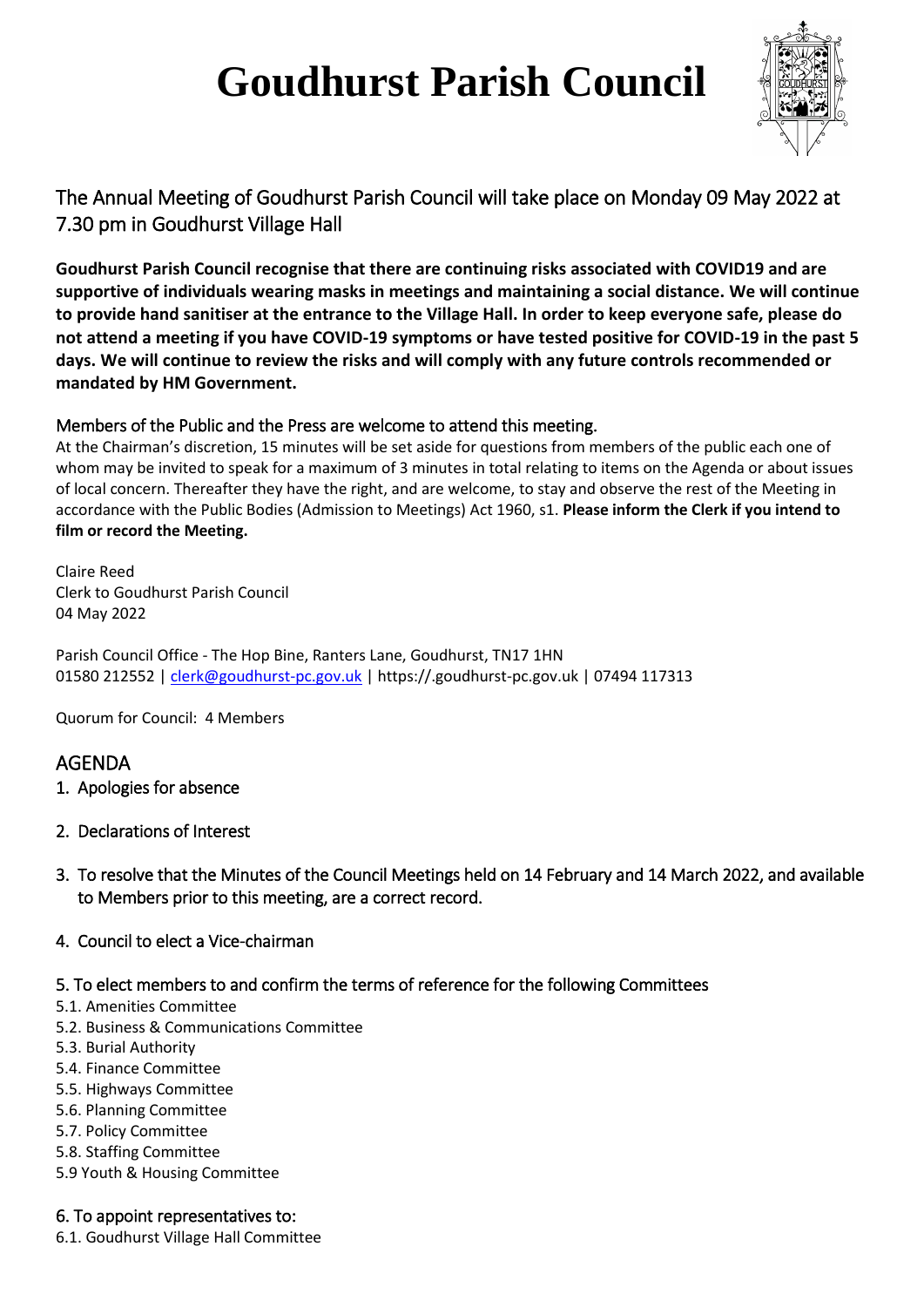- 6.2. Friends of Goudhurst Village Green
- 6.3. Hop Pickers Line
- 6.4. Kilndown Recreational Hall Trust
- 6.5. Kilndown Millennium Green Trust
- 6.6. Kilndown Quarry Centre
- 6.7. KALC Area Committee
- 6.8. Dorothy Bathurst's Charity
- 6.9. Goudhurst Education Foundation
- 6.10. River Teise Sub Group
- 6.11. Goudhurst for Ukraine

# 7. To resolve that the Minutes of the Council Meeting held on 11 April 2022, and available to Members prior to this meeting, are a correct record.

# 8. To receive questions and statements from members of the press and public (limited to 15 minutes in total).

This is an opportunity for members of the public to ask questions or raise issues of local interest. Please note, Council cannot lawfully decide on items of business not specified on the published agenda.

# 9. To receive reports from County and Borough Councillors (limited to 15 minutes in total).

County and Borough Councillors are invited to give a short verbal update on matters affecting Goudhurst Parish.

# 10. To receive the draft minutes of the Annual Parish Meetings and note any actions required.

# 11. Clerk's Report

11.1. Council to consider issues, specific to smaller councils, it would like NALC to address.

11.2. Council to resolve to write to Greg Clark MP asking him to support the Early Day Motion relating to Civility & Respect in local government.

- 11.3. Training
- 11.4. To resolve to approve Council's KALC subscription for 2022-23

# 12. Committee Reports

#### *12.1. Amenities Committee*

The Chairman of the Committee will give a short verbal update on past matters:

- 12.1.1. Green Spaces management
- 12.1.2. Glebe Fields Working Group
- 12.1.3. Repairs to Council bus shelters
- 12.1.4. Repairs to the public conveniences
- 12.1.5. Works to the ponds
- 12.1.6. Improvements to the Plain
- 12.1.7. CCTV for St Mary's church wall
- 12.1.8. Additional waste bins
- 12.1.9. Christmas lighting

#### *12.2. Burial Authority*

The Chairman of the Committee will give a short verbal update on past matters:

- 12.2.1. Unauthorised items on graves
- 12.2.2. Memorial safety testing

#### *12.3. Business & Communications Committee*

The Chairman of the Committee will give a short verbal update on past matters:

12.3.1. Update on the plans to celebrate HM's Platinum Jubilee in June 2022.

12.3.2. To consider and resolve to approve the expenditure of £3,460 (+VAT) for china Jubilee mugs for the children of the Parish.

12.3.3. Goudhurst Open Day 2022